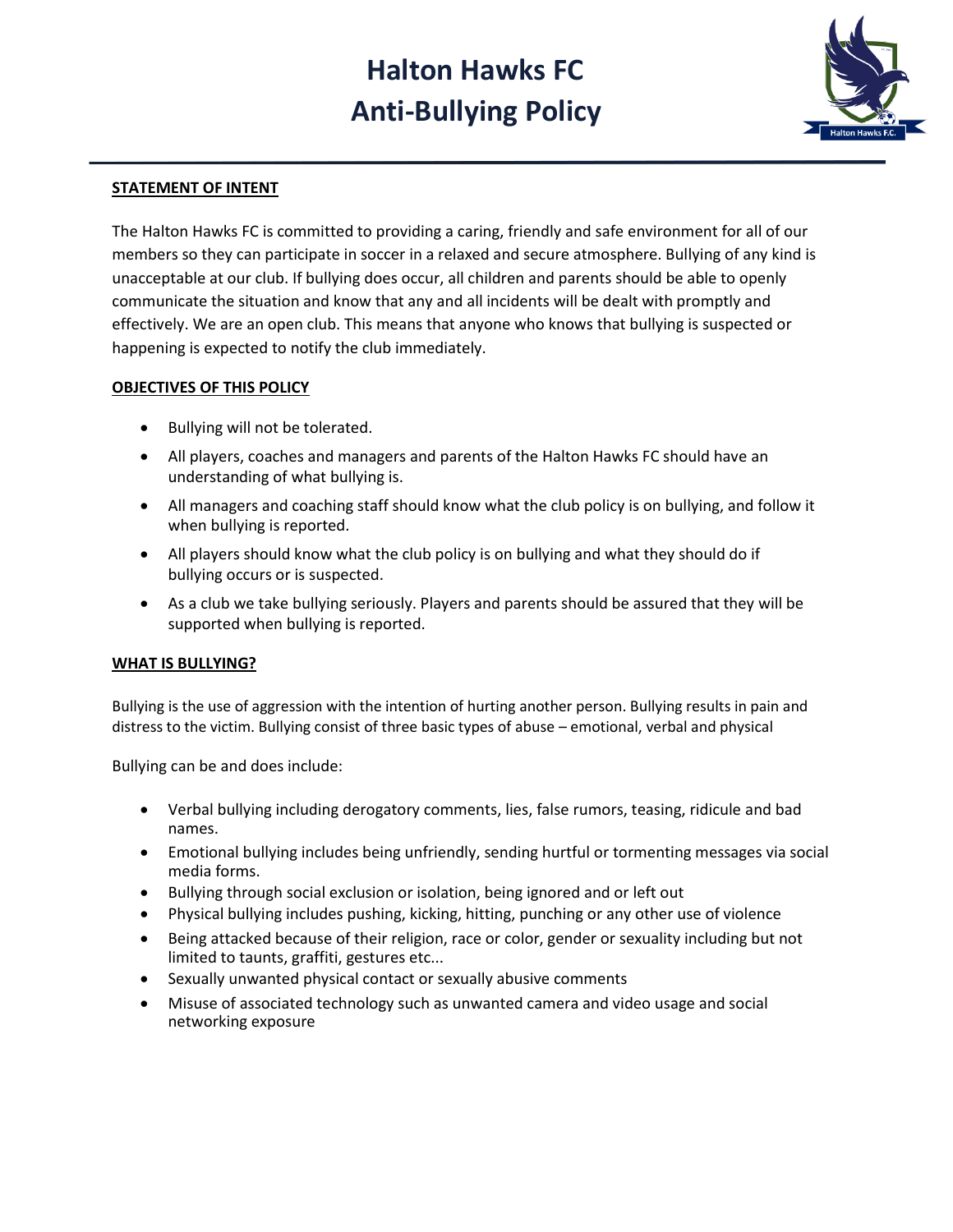# **Halton Hawks FC Anti-Bullying Policy**



### **SIGNS AND INDICATORS**

A player may indicate he or she is being bullied by signs or behavior, adults should be aware of these possible signs and should investigate if a player:

- Says he or she is being bullied
- Is afraid or unwilling to go to training, practice or games
- Becomes withdrawn anxious, or lacking in confidence
- Feels ill before training sessions
- Is nervous and /or jumpy when a message is received (e.g. text, IM, phone, social network)
- Comes home with clothes torn or training equipment damaged
- Asks for money or starts stealing money (to pay the bully)
- Has unexplained cuts or bruises
- Is frightened to say what's wrong
- Gives improbable excuses for any of the above

In some more severe situations, other indicators can include:

- Cry them-selves to sleep at night or has nightmares
- Becomes aggressive, disruptive or unreasonable
- Is bullying other children or siblings
- Stops eating
- Attempts suicide, runs away or hurts themselves deliberately(self harm)

These signs and behaviors may indicate other problems, but bullying should be considered a possibility and should be investigated.

#### **WHY DO PLAYERS SOMETIMES BULLY OTHER PLAYERS?**

Players might bully because:

- They may not have been taught that any form of bullying is unacceptable behavior and will not be condoned by the HHFC.
- They think it is fun or funny
- They are lacking in their own self confidence
- They are copying older siblings, friends, parents or even club staff
- They are encouraged to bully by friends
- They themselves have been a victim of bullying